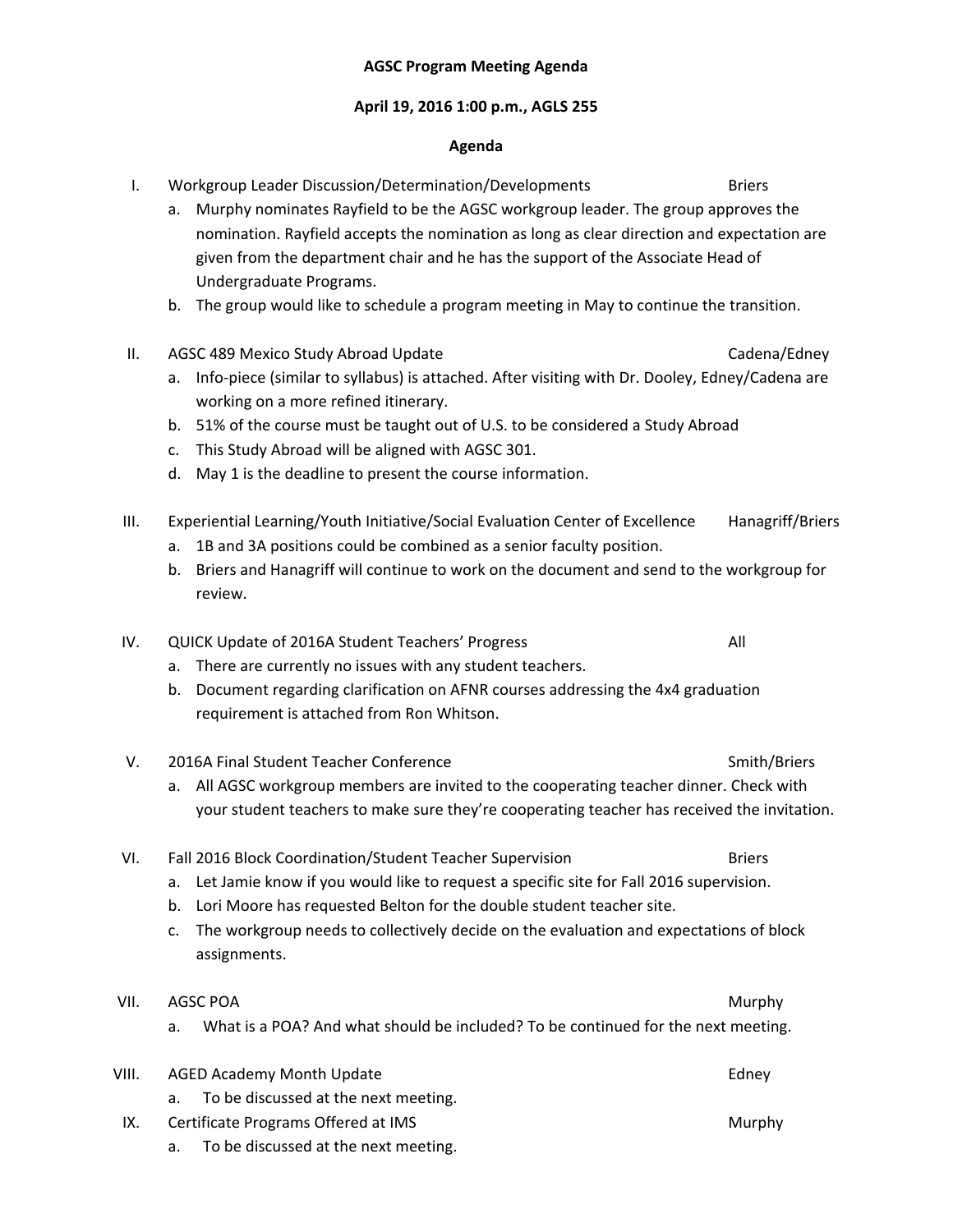X. AGSC 425 Redesign Murphy

a. To be discussed at the next meeting.

Next Meeting: Wednesday, May 11, 2016, 10:00 A.M., AGLS 200

Attendees: Norgaard, Rayfield, Cadena, Murphy, Edney, McCorkle, Briers, Keppler, Hanagriff, Hancock, Moore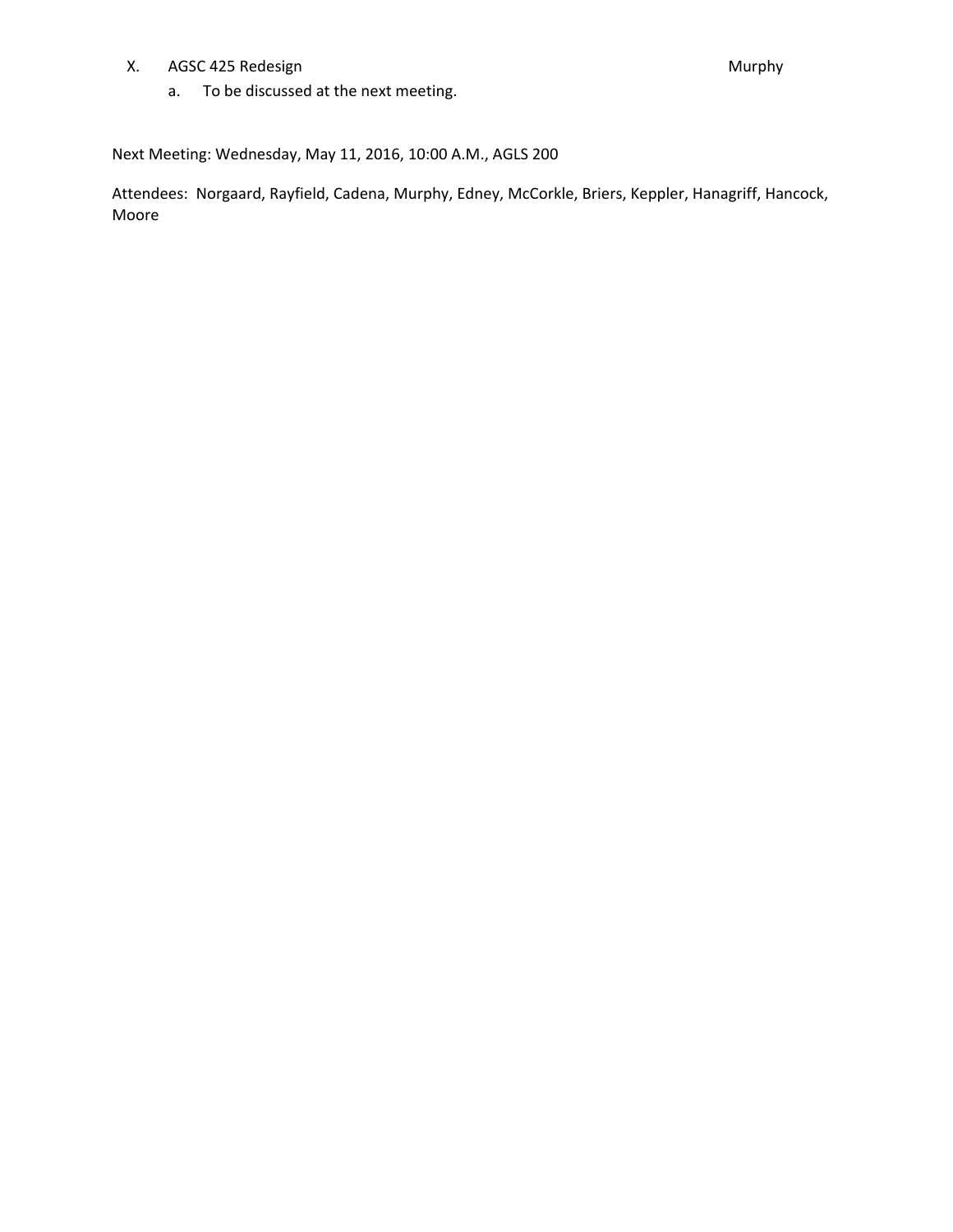## **Clarifications on AFNR courses that address the 4X4 graduation requirement**

An attempt to provide you with a summary of what someone would need to know.

Knowing that your primary interest is in the courses that can be taught by an agriculture teacher I will focus on the requirements to teach these courses, but much of what I am going to say would apply to any of the CTE courses that offer specific graduation credit. AFNR courses that meet specific high school graduation requirements are:

- Advanced Animal Science
- Advanced Plant and Soil Science
- Mathematical Applications in AFNR
- Principles and Elements of Floral Design

There are two courses from the STEM career cluster that can be taught by an agriculture teacher and that meet specific graduation requirements. These are Advanced Biotechnology and Scientific Research and Design.

In dealing with the qualifications for teaching any of these courses there are several considerations related to teacher certification, NCLB highly qualified status and credit for students who successfully complete the course. Each of these are separate and unique issues that I will attempt to explain.

**Student Credit for the course: It is important to understand that the course (any one of the courses listed** above) meets a specific credit requirement for high school students on any current graduation program (graduation plan), including the new Foundation High School Program. This is not an option that can be changed. If the school teaches the course and the student makes a passing grade then he/she has met a science, math or fine arts credit requirement (depending on the course) unless the individual student had previously met that requirement some other way. For example, there is no such thing as teaching Advanced Animal Science for "CTE credit only". The reference to any one of the courses meeting a specific credit requirement for graduation for high school students in grades 10-12 can be found in 19 TAC, Chapter 74, Subchapter B (new Foundation High School Program), Subchapter F and Subchapter G (older MHSP, RHSP and DAP). The subchapter that applies will depend upon the year and graduation program of each individual student.

**Teacher certification:** To review the information and requirements concerning teacher certification please see the teacher certification rules found in 19 TAC §231, Subchapter E. Division 10 has the rules for AFNR courses and Division 24 has the rules for STEM courses. As you will see there, teachers who hold any valid agriculture certificate as well as those holding certain secondary science or math or fine arts certifications (depending on the course being taught) are eligible to teach any of these courses. A teacher is not required to hold both science (or math or art) and Ag-Science certification in order to teach the course. A currently certified agriculture teacher holds the proper teacher certification for any of the courses I listed above. A teacher can check his/her teaching certificate using the online Certificate Lookup webpage.

**Additional Professional Development:** There is a statement in the certification rules for Advanced Animal Science, Advanced Plant and Soil Science, Mathematical Applications in AFNR, and Scientific Research and Design (as well as five other CTE courses) that says "*All teachers assigned to these courses shall participate in Texas Education Agency-approved training prior to teaching these courses effective with the 2013-2014 school year.*" All teachers who teach one of these courses must complete this training, regardless of certification area.

For most teachers there are two courses that must be completed. All teachers teaching one of these courses would be required to complete the course specific PD. For example a teacher teaching Advanced Plant and Soil Science would complete the Advanced Plant and Soil Science Teacher Professional Development course, regardless of certification area (agriculture or science). The course specific CTE PD for all courses is divided into six parts. These courses provide 90 CPE hours (total for all six parts). In addition a teacher who is certified in the core subject (math or science) but is not certified in CTE is also required to complete CTE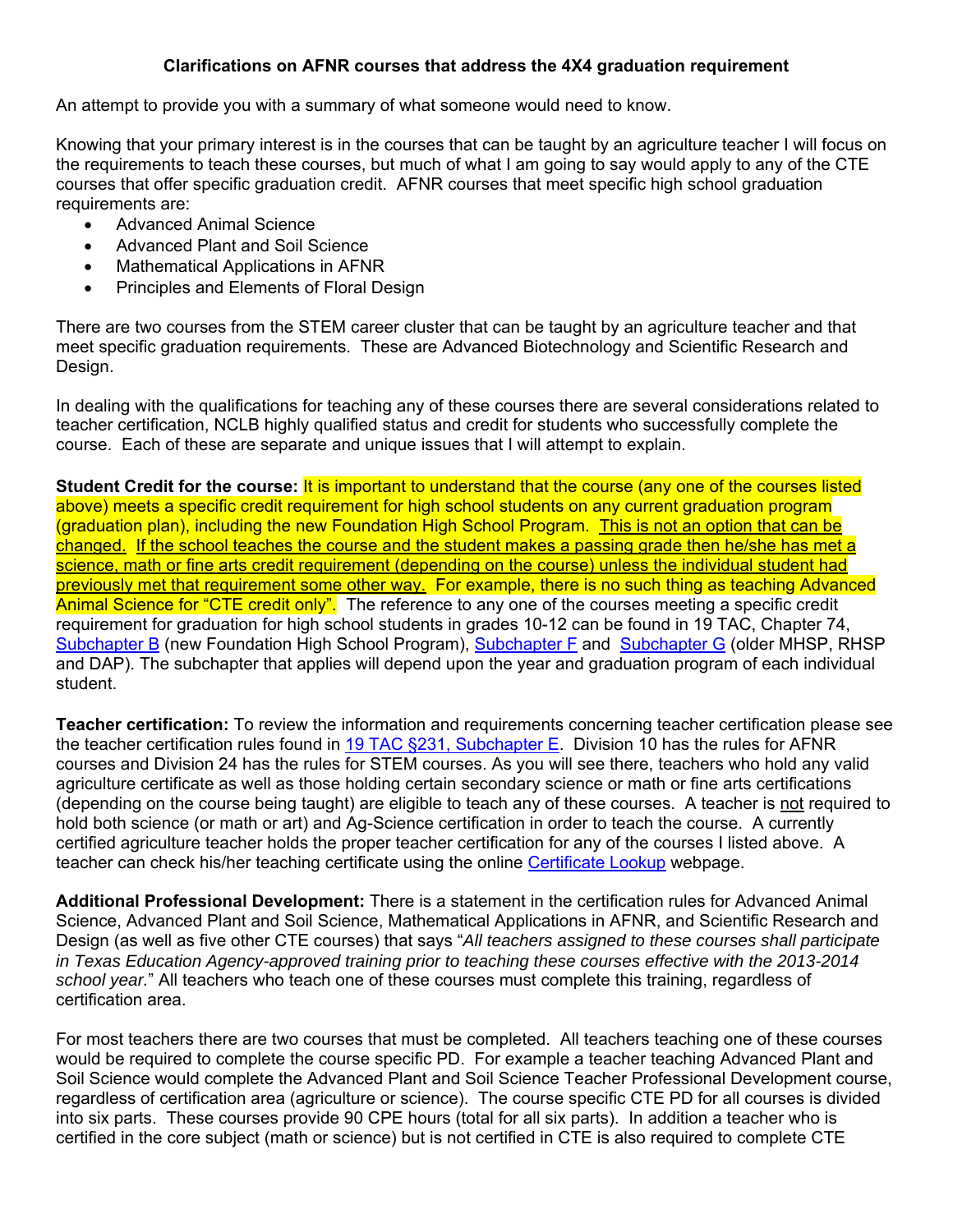101. A teacher certified in CTE (agriculture) but not in science would be required to complete Science Safety for High School if he/she was going to teach one of the courses that meets a science credit requirement.

The approved professional development (PD) referred to in this statement is the online PD that was developed in/for Project Share. TEA's contract with the Project Share provider ended on August 31, 2015. A new learning management system (LMS) has just recently been introduced to replace Project Share. The new LMS is known as Texas Gateway. TEA is in the process of transferring the CTE PD courses from the Project Share LMS to Texas Gateway. This process will take some time. As of this date only Science Safety for High School and CTE 101 have been completed and are open in the new Texas Gateway. I have attached a PDF document that shows the order that the CTE PD will be transferred into Texas Gateway. Do not pay too much attention to the projected release month. We are already working behind on that schedule, but the order should remain the same.

The official documentation can be found in a TEA "To the Administrator Addressed (TAA)" letter from 2012. I have provided you with a link to this letter so you can reference it.

The additional PD requirement does not apply to Principles and Elements of Floral Design and Scientific Research and Design.

**Highly-qualified status:** Teachers teaching a course that meets math, science or fine arts graduation credit requirements are currently subject to NCLB highly qualified status. Questions concerning NCLB highly qualified, including HOUSE rules should be directed to NCLB staff at highlyqualified@tea.texas.gov or by phone at (512) 936-9831. Information is also available on the NCLB Highly Qualified Teachers website.

Detailed information concerning the implementation of NCLB highly qualified teacher requirements related to CTE teachers can be found in the TEA publication linked here. Use the HQ secondary CTE/Technology Applications determination form as a worksheet. Also see Guidance for Implementation of NCLB Highly Qualified Teacher Requirements (PDF)

During the 2015-2016 school year teachers teaching a course that meets math, science or fine arts graduation credit requirements must meet both the teacher certification requirements and the NCLB "highly qualified" criteria (or the district would have to report the teacher as not meeting the highly qualified provisions of that law).

The Every Student Succeeds Act (ESSA) is the new federal legislation that will replace No Child Left Behind (NCLB). The ESSA removed the provision that all teachers must meet highly qualified requirements. ESSA will be implemented over the next two years. We have not officially heard how this will impact the HQ requirements for Texas teachers but it is possible that HQ will not be an issue going forward. TEA issued a TAA on March 8, 2016 that provided some overview of ESSA.

I hope this provides the information you are needing.

Ron Whitson Statewide CTE Coordinator Curriculum Division Texas Education Agency Phone: 512.463.9581 Fax: 512.463.8057 Ron.Whitson@tea.texas.gov

**CTE Career Clusters** 

Agriculture, Food and Natural Resources Government and Public Administration Marketing **Transportation, Distribution and Logistics** Construction and Logistics

Health Science Law, Public Safety, Corrections and Security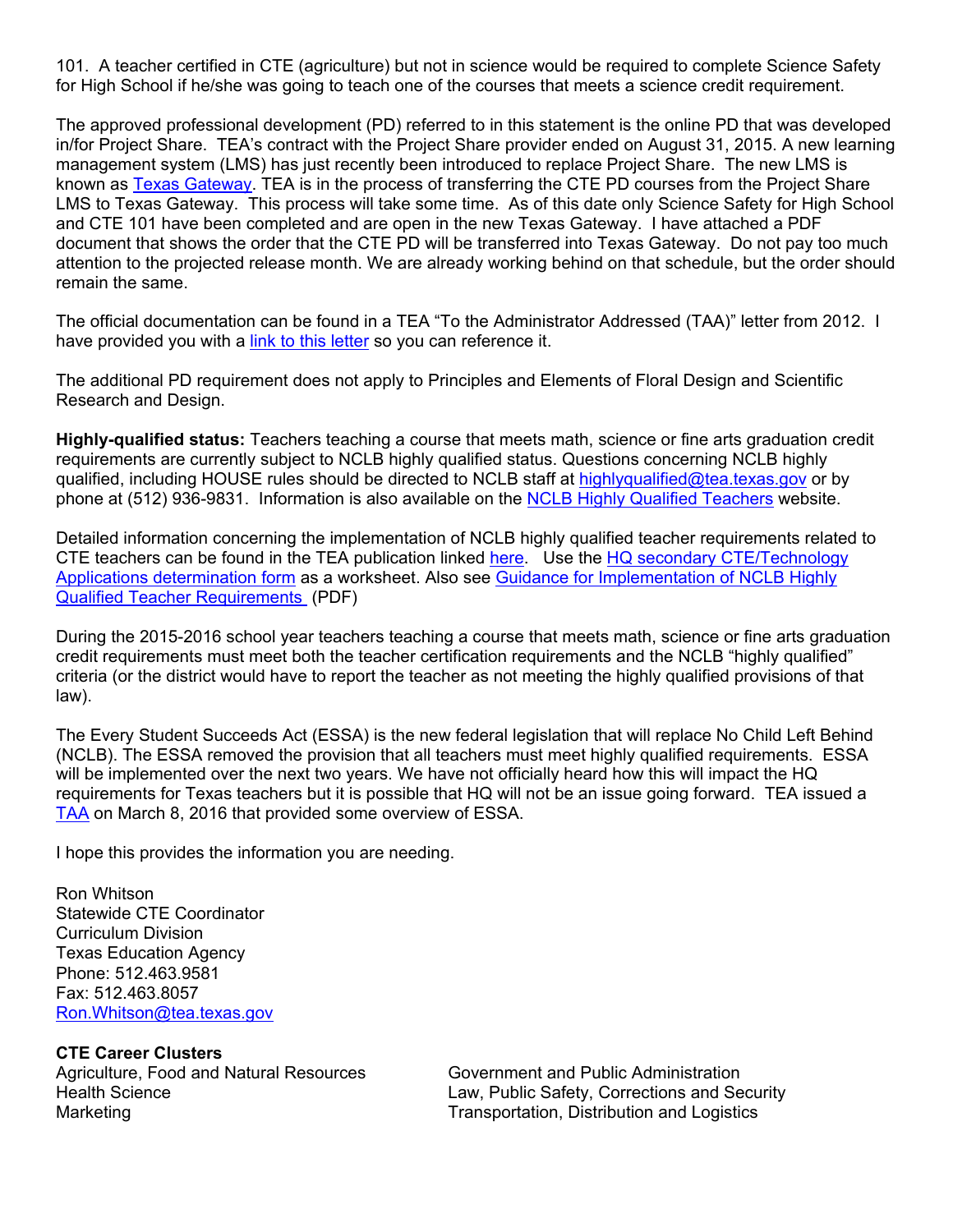# Texas Gateway (formerly Project Share) Release Schedule for CTE Courses

| <b>CTE Course Title</b>                                               | <b>Projected Release Month</b> |
|-----------------------------------------------------------------------|--------------------------------|
| CTE 101: Introduction to Career and Technical Education in Texas      | February                       |
| <b>Forensic Science</b>                                               | February                       |
| <b>Advanced Animal Science</b>                                        | March                          |
| <b>Advanced Plant and Soil Science</b>                                | March                          |
| Advanced Biotechnology                                                | April                          |
| <b>Statistics and Risk Management</b>                                 | April                          |
| Mathematical Applications in Agriculture, Food, and Natural Resources | April                          |
| <b>Engineering Design and Problem Solving</b>                         | May                            |
| <b>Engineering Mathematics</b>                                        | May                            |
| <b>Food Science</b>                                                   | May                            |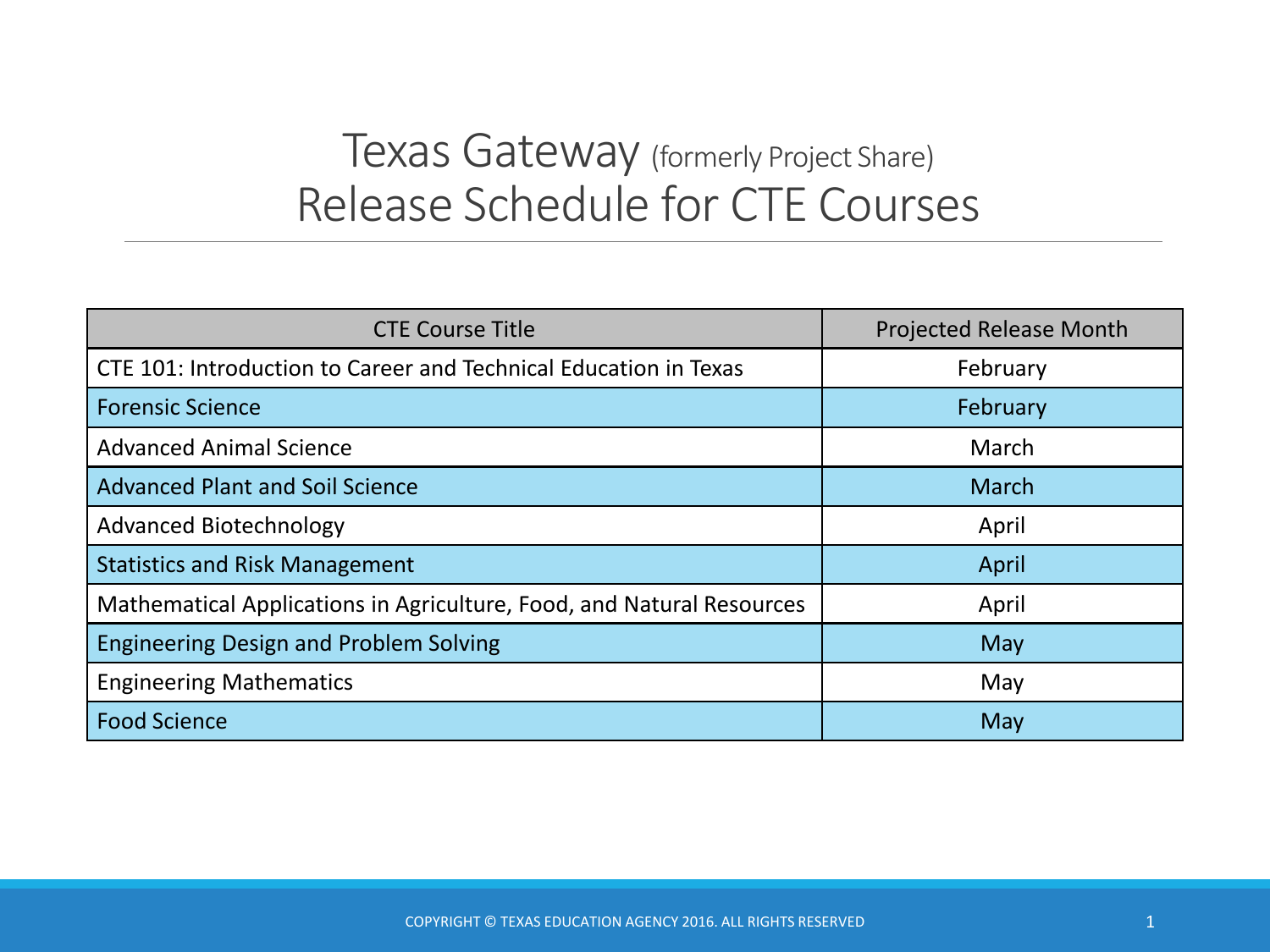#### **SAE Management —June 6 ‐ 7**

 This hands‐on workshop will provide educational lesson plans and utilize newly developed exploresae.com resources teachers can utilize in the classroom. Also included are SAE resources to flip the SAE discussion to encourage students to take ownership of the experience. This session will also provide SAE grading rubrics, step‐by‐step guides to assist students in documenting their SAEs and incorporating SAE content into classroom curriculum. Dr. Roger Hanagriff and Dr. John Rayfield will lead this workshop. Enrollment limited to 50, fee \$120.

## **CASE Food Science Institute—June 12 ‐ 23**

Our Department is again hosting the nationally-recognized CASE (Curriculum for Agricultural Science Education) professional development workshops for agriscience teachers this June. The workshops will address Food Science and Safety. This intense, 8 day workshops utilize scientific inquiry for lesson planning and development, and STEM concepts are taught using activity-, project-, and problem-based instructional strategies. Dr. Lori Moore will lead this Institute. Register at http://tamucase.tamu.edu

#### **Small Engines Workshop—June 14 ‐ 16**

 This 2 ½ day workshop, held at AEPM on West Campus, is geared towards AFNR and TDL instructors. The workshop focuses on skills related to the EETC certification exam, and addresses content found in the Practicum courses. Participants will receive professional development CEUs and educational materials, and take home a Briggs & Stratton engine if available. Materials developed for the TEA Educational Excellence project will be shared. Bring your laptop. Dr. Doug Kingman of TAMU and Julian Acevedo of Judson ISD will lead this workshop. Enrollment limited to 18, fee \$150.

## **Project Planning and Design —June 14 ‐ 15**

 This workshop will begin at Rudder High School, and will highlight the latest metal‐working techniques, including SMAW, GTAW, GMAW, CAD, CNC, and SAE integration. Participants will practice hands‐on activities and projects that can be taken back and incorporated into classroom and laboratory lessons. Methods for incorporating STEM concepts will be included. Mr. J P Hancock will lead this workshop. Enrollment limited to first 12, fee \$150.